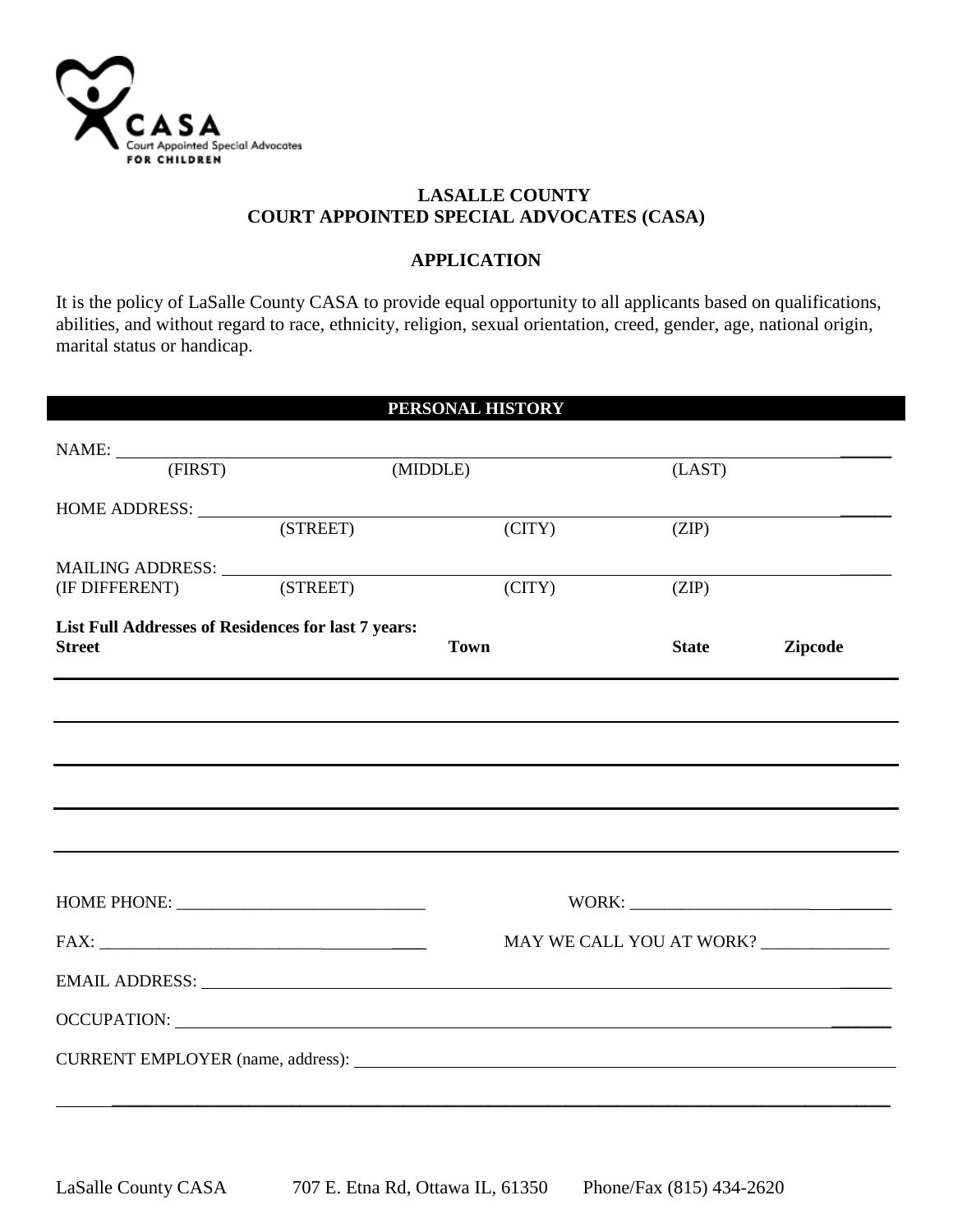| HAVE YOU EVER BEEN CONVICTED OF A MISDEMEANOR OR FELONY? IF YES, PLEASE EXPLAIN.                                                                                                                                                                                                                       |  |  |
|--------------------------------------------------------------------------------------------------------------------------------------------------------------------------------------------------------------------------------------------------------------------------------------------------------|--|--|
| HAVE YOU EVER BEEN THE SUBJECT OF A CHILD ABUSE/NEGLECT INVESTIGATION?<br>IF YES, PLEASE EXPLAIN:                                                                                                                                                                                                      |  |  |
| HAVE YOU HAD ANY MOVING VIOLATIONS OR ACCIDENTS IN THE PAST 3 YEARS?<br>IF YES, PLEASE EXPLAIN. Note and the set of the set of the set of the set of the set of the set of the set of the set of the set of the set of the set of the set of the set of the set of the set of the set of the set of th |  |  |
| DO YOU HAVE RELIABLE TRANSPORTATION? POWER AND THE SERIES OF STATES AND THE SERIES OF STATES AND THE SERIES OF STATES AND THE SERIES OF STATES AND THE SERIES OF STATES AND THE SERIES OF STATES AND THE SERIES OF STATES AND                                                                          |  |  |
|                                                                                                                                                                                                                                                                                                        |  |  |
| **DRIVER'S LIC. #/STATE: _______________**Height: ____________**Eye Color: _________________________                                                                                                                                                                                                   |  |  |
| **Hair Color: __________ **Birthplace (state): _________________________________                                                                                                                                                                                                                       |  |  |

 $\_$ 

\_\_\_\_\_\_\_\_\_\_\_\_\_\_\_\_\_\_\_\_\_\_\_\_\_\_\_\_\_\_\_\_\_\_\_\_\_\_\_\_\_\_\_\_\_\_\_\_\_\_\_\_\_\_\_\_\_\_\_\_\_\_\_\_\_\_\_\_\_\_\_\_\_\_\_\_\_\_\_\_\_\_\_\_\_\_\_\_\_\_\_

**\*\*PLEASE NOTE:** Candidates are required to have a fingerprinted background check per FBI, Illinois State Police and local law enforcement as well as child abuse registry and sex offender data base search. In addition, a motor vehicle record and social security number verification will be done. If you have resided out of state in the last seven years, searches will also be done in those states and localities.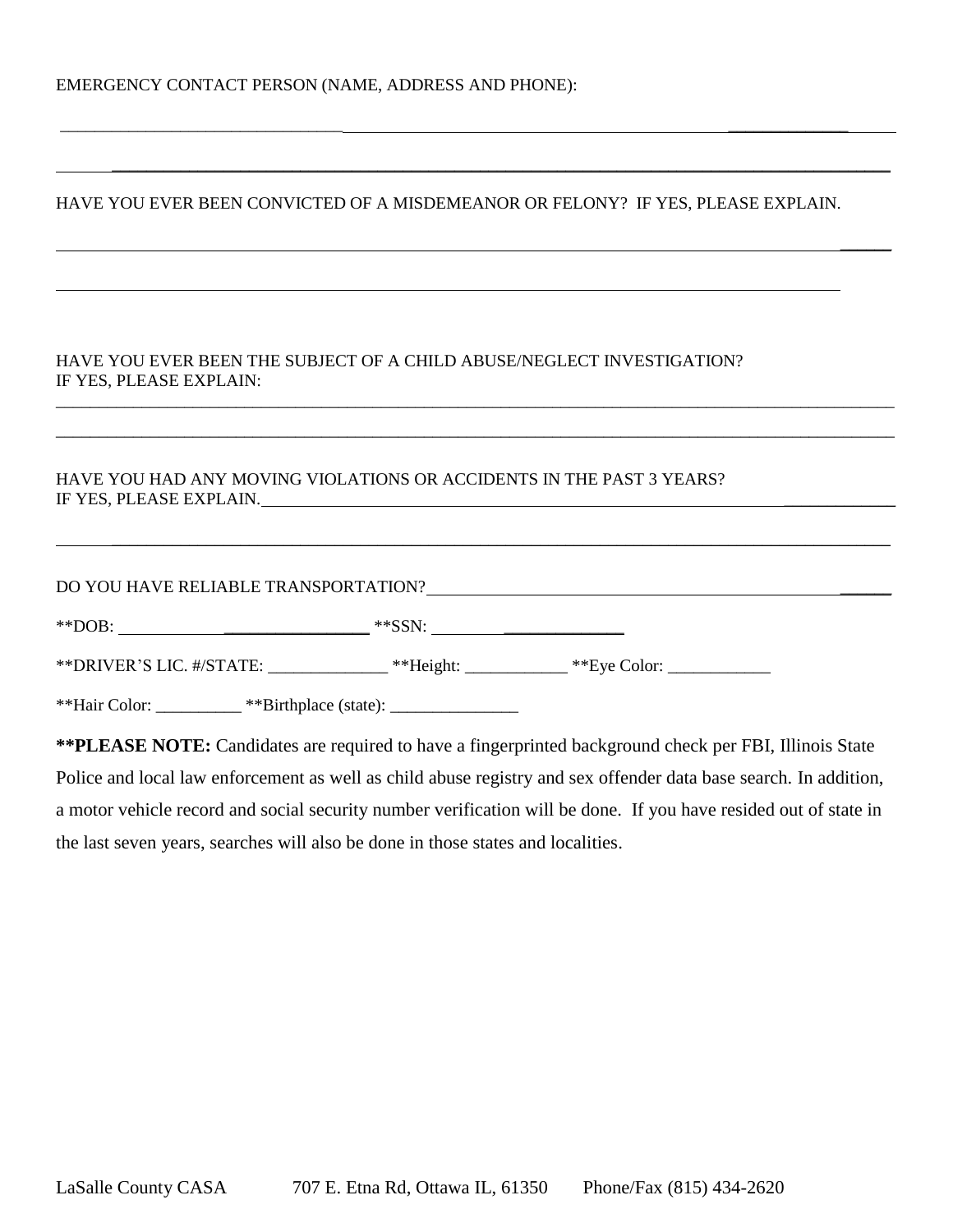| <b>EDUCATION</b> |  |
|------------------|--|
|                  |  |

| <b>Please check any that apply:</b><br>1 have acquired a GED or High School _______ Some College _______ Associate Degree                                                                                                            |                 |                             |                              |                  |              |
|--------------------------------------------------------------------------------------------------------------------------------------------------------------------------------------------------------------------------------------|-----------------|-----------------------------|------------------------------|------------------|--------------|
|                                                                                                                                                                                                                                      |                 |                             |                              |                  |              |
| <b>SCHOOL</b>                                                                                                                                                                                                                        |                 |                             | <b>YEAR GRADUATED DEGREE</b> |                  | <b>MAJOR</b> |
|                                                                                                                                                                                                                                      |                 |                             |                              |                  |              |
|                                                                                                                                                                                                                                      |                 |                             |                              |                  |              |
|                                                                                                                                                                                                                                      |                 |                             |                              |                  |              |
| COMMUNITY COLLEGE <b>EXECUTE A REPORT OF A REPORT OF A REPORT OF A REPORT OF A REPORT OF A REPORT OF A REPORT OF A REPORT OF A REPORT OF A REPORT OF A REPORT OF A REPORT OF A REPORT OF A REPORT OF A REPORT OF A REPORT OF A R</b> |                 |                             |                              |                  |              |
|                                                                                                                                                                                                                                      |                 |                             |                              |                  |              |
|                                                                                                                                                                                                                                      |                 |                             |                              |                  |              |
|                                                                                                                                                                                                                                      |                 |                             |                              |                  |              |
|                                                                                                                                                                                                                                      |                 | <b>WORK EXPERIENCE</b>      |                              |                  |              |
|                                                                                                                                                                                                                                      |                 |                             |                              |                  |              |
| TELL US ABOUT YOUR WORK EXPERIENCE. START WITH YOUR CURRENT OCCUPATION AND LIST IN<br>REVERSE CHRONOLOGICAL ORDER YOUR EMPLOYMENT FOR THE LAST 7 YEARS.                                                                              |                 |                             |                              |                  |              |
| <b>DATES</b>                                                                                                                                                                                                                         | <b>EMPLOYER</b> |                             |                              | <b>JOB TITLE</b> |              |
|                                                                                                                                                                                                                                      |                 |                             |                              |                  |              |
|                                                                                                                                                                                                                                      |                 |                             |                              |                  |              |
|                                                                                                                                                                                                                                      |                 |                             |                              |                  |              |
|                                                                                                                                                                                                                                      |                 |                             |                              |                  |              |
|                                                                                                                                                                                                                                      |                 |                             |                              |                  |              |
|                                                                                                                                                                                                                                      |                 |                             |                              |                  |              |
|                                                                                                                                                                                                                                      |                 |                             |                              |                  |              |
|                                                                                                                                                                                                                                      |                 | <b>VOLUNTEER EXPERIENCE</b> |                              |                  |              |
| PLEASE LIST THE ORGANIZATION, TASKS, LENGTH OF SERVICE                                                                                                                                                                               |                 |                             |                              |                  |              |
|                                                                                                                                                                                                                                      |                 |                             |                              |                  |              |

 $\overline{\phantom{a}}$ 

 $\overline{\phantom{a}}$ 

 $\overline{\phantom{a}}$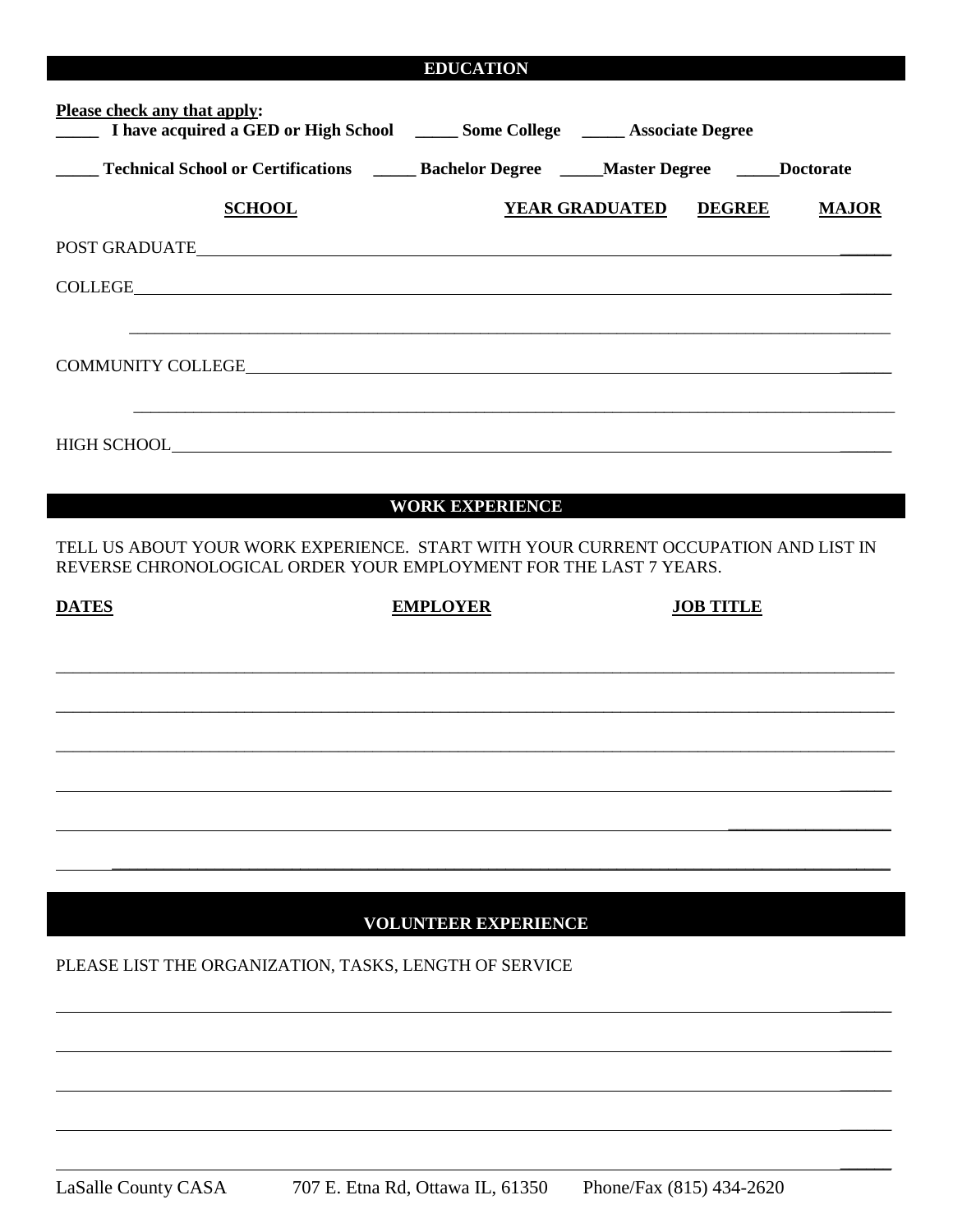SPECIAL INTERESTS, ACTIVITIES, AND TALENTS (i.e. professional, social, recreational, educational, languages)

 $\overline{\phantom{a}}$ 

 $\overline{\phantom{a}}$ 

 $\overline{\phantom{a}}$ 

\_\_\_\_\_\_\_\_\_\_\_\_\_\_\_\_\_\_\_\_\_\_\_\_\_\_

# **AVAILABILITY**

ARE YOU WILLING TO MAKE AN 18 MONTH COMMITMENT OF VOLUNTEER SERVICE? \_\_\_\_\_\_\_\_\_\_\_\_

APPROXIMATELY HOW MANY HOURS PER WEEK CAN YOU VOLUNTEER?

DO YOU HAVE ACCESS TO A COMPUTER FOR THE PURPOSES OF COMPLETING COURT DOCUMENTS?

# WOULD YOU BE WILLING/ABLE TO ATTEND COURT HEARINGS DURING DAYTIME HOURS?

## **REFERENCES**

\_\_\_\_\_\_\_\_\_\_\_\_\_\_\_\_\_\_\_\_\_\_\_\_\_\_\_\_\_\_\_\_\_\_\_\_\_\_\_\_\_\_\_\_\_\_\_\_\_\_\_\_\_\_\_\_\_\_\_\_\_\_\_\_\_\_\_\_\_\_\_\_\_\_\_\_\_\_\_\_\_\_\_\_\_\_\_\_\_\_\_\_\_\_\_\_\_\_

PLEASE LIST THREE REFERENCES WHO HAVE KNOWN YOU DURING THE LAST THREE YEARS: (do not use relatives.) Please include at least one reference from paid or volunteer experience. (See attached reference letters.)

| (NAME/RELATIONSHIP) | (ADDRESS) | (TELEPHONE) |  |
|---------------------|-----------|-------------|--|
| (NAME/RELATIONSHIP) | (ADDRESS) | (TELEPHONE) |  |
| (NAME/RELATIONSHIP) | (ADDRESS) | (TELEPHONE) |  |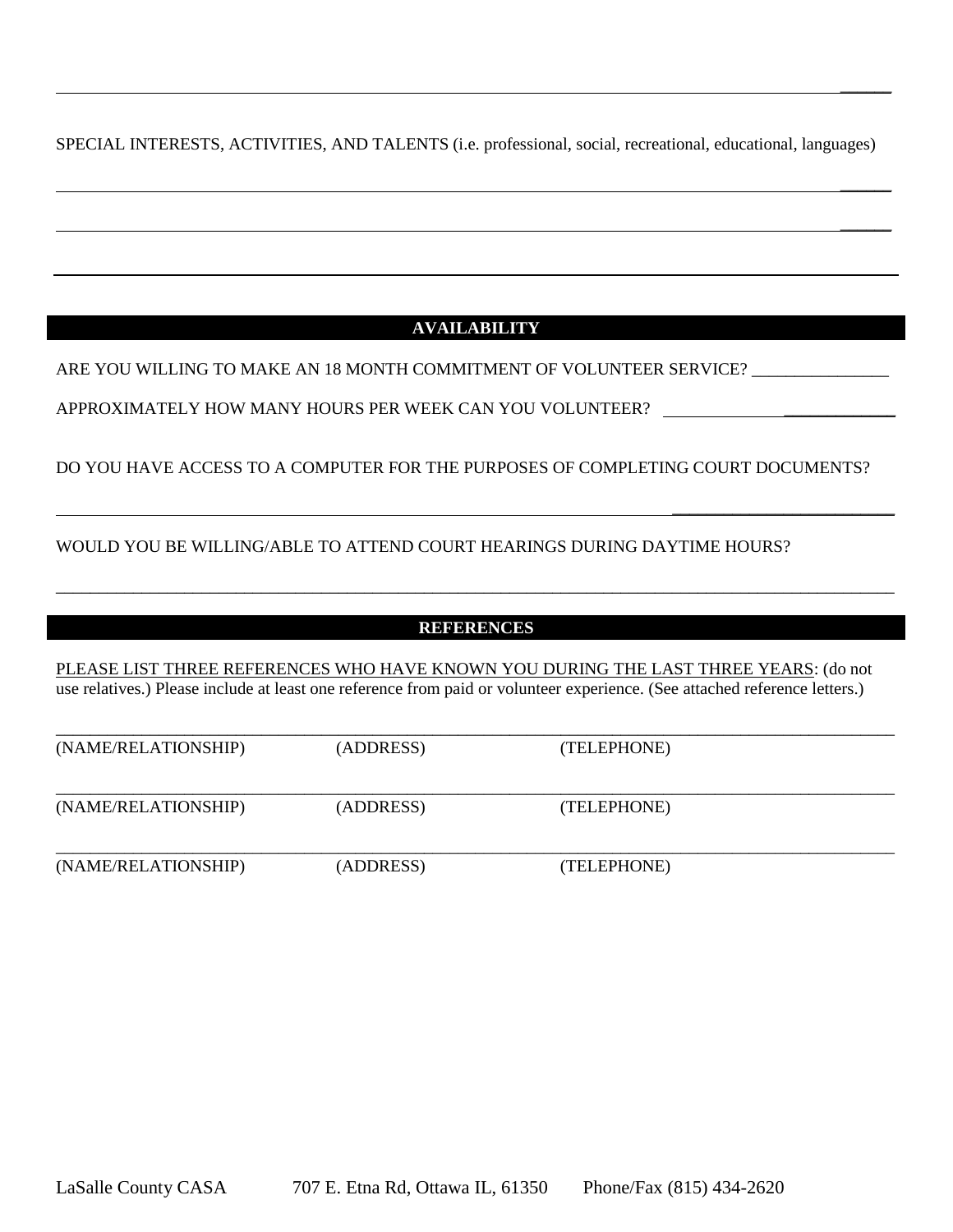#### ESSAY INTERVIEW QUESTIONS

What interests you about CASA?

Briefly explain your philosophy of parenting and discipline, including rights and responsibilities of both parents and children.

\_\_\_\_\_\_\_\_\_\_\_\_\_\_\_\_\_\_\_\_\_\_\_\_\_\_\_\_\_\_\_\_\_\_\_\_\_\_\_

\_\_\_\_\_\_\_\_\_\_\_\_\_\_\_\_\_\_\_\_\_\_\_\_\_\_\_\_\_\_\_\_\_\_\_\_\_\_\_

\_\_\_\_\_\_\_\_\_\_\_\_\_\_\_\_\_\_\_\_\_\_\_\_\_\_\_\_\_\_\_\_\_\_\_\_\_\_\_

\_\_\_\_\_\_\_\_\_\_\_\_\_\_\_\_\_\_\_\_\_\_\_\_\_\_\_\_\_\_\_\_\_\_\_\_\_\_\_

 $\overline{\phantom{a}}$  , where  $\overline{\phantom{a}}$  , where  $\overline{\phantom{a}}$  , where  $\overline{\phantom{a}}$  , where  $\overline{\phantom{a}}$ 

Have you or anyone in your family had experience or exposure to the issues of substance abuse, domestic violence, or child abuse and neglect?

What would be the hardest part of being an advocate to a child who has been the victim of child abuse and/or neglect?

How do you feel about working with parents or other individuals who may not be cooperative/friendly?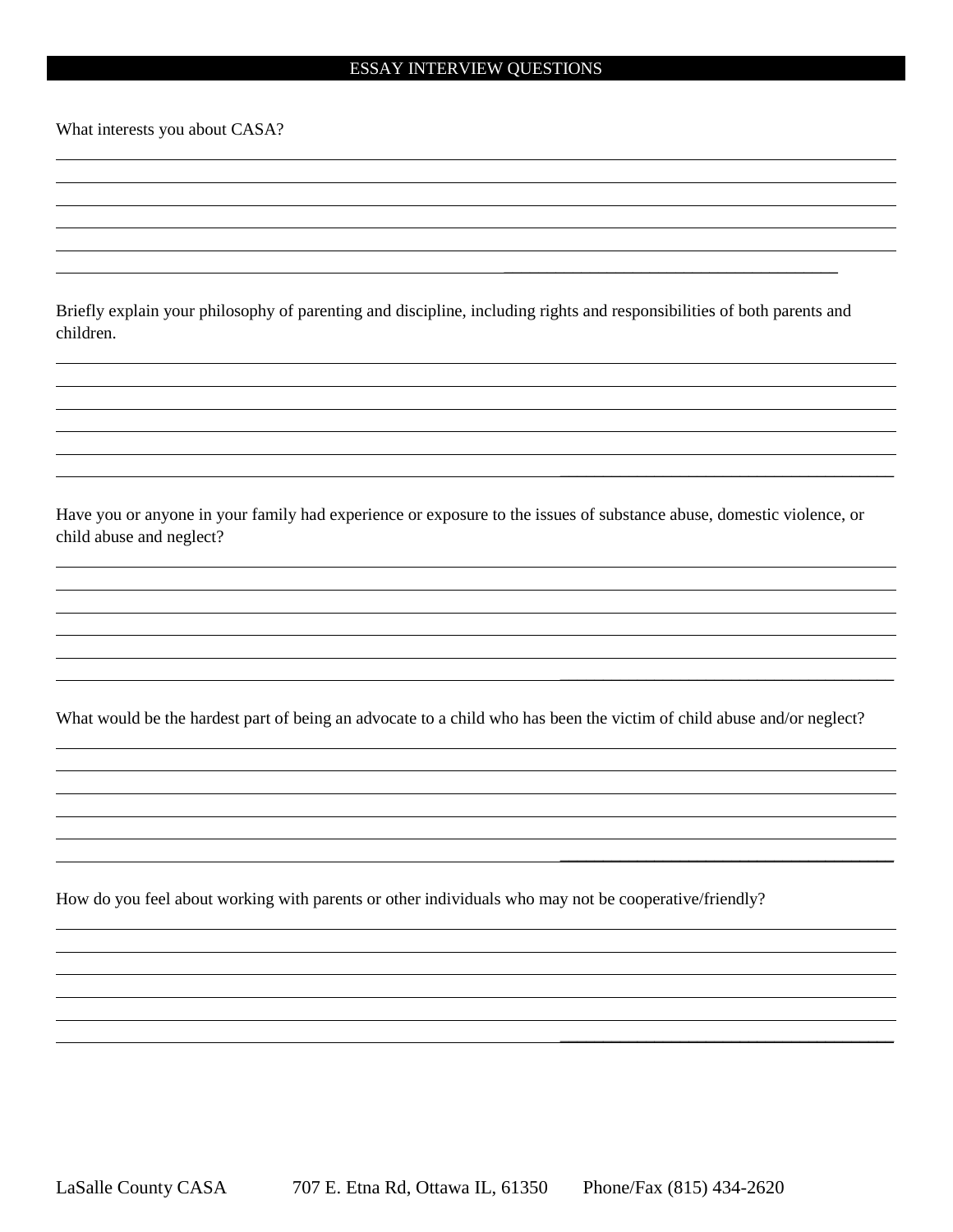When working on a case, you may reach a difference of opinion from all parties involved with the case. Describe how this would make you feel and how you would handle the situation?

 $\overline{\phantom{a}}$  , where  $\overline{\phantom{a}}$  , where  $\overline{\phantom{a}}$  , where  $\overline{\phantom{a}}$  , where  $\overline{\phantom{a}}$ 

 $\overline{\phantom{a}}$ 

What are your expectations about being an advocate? What to you would constitute success as an advocate?

Please describe a time in which someone made a difference in your life?